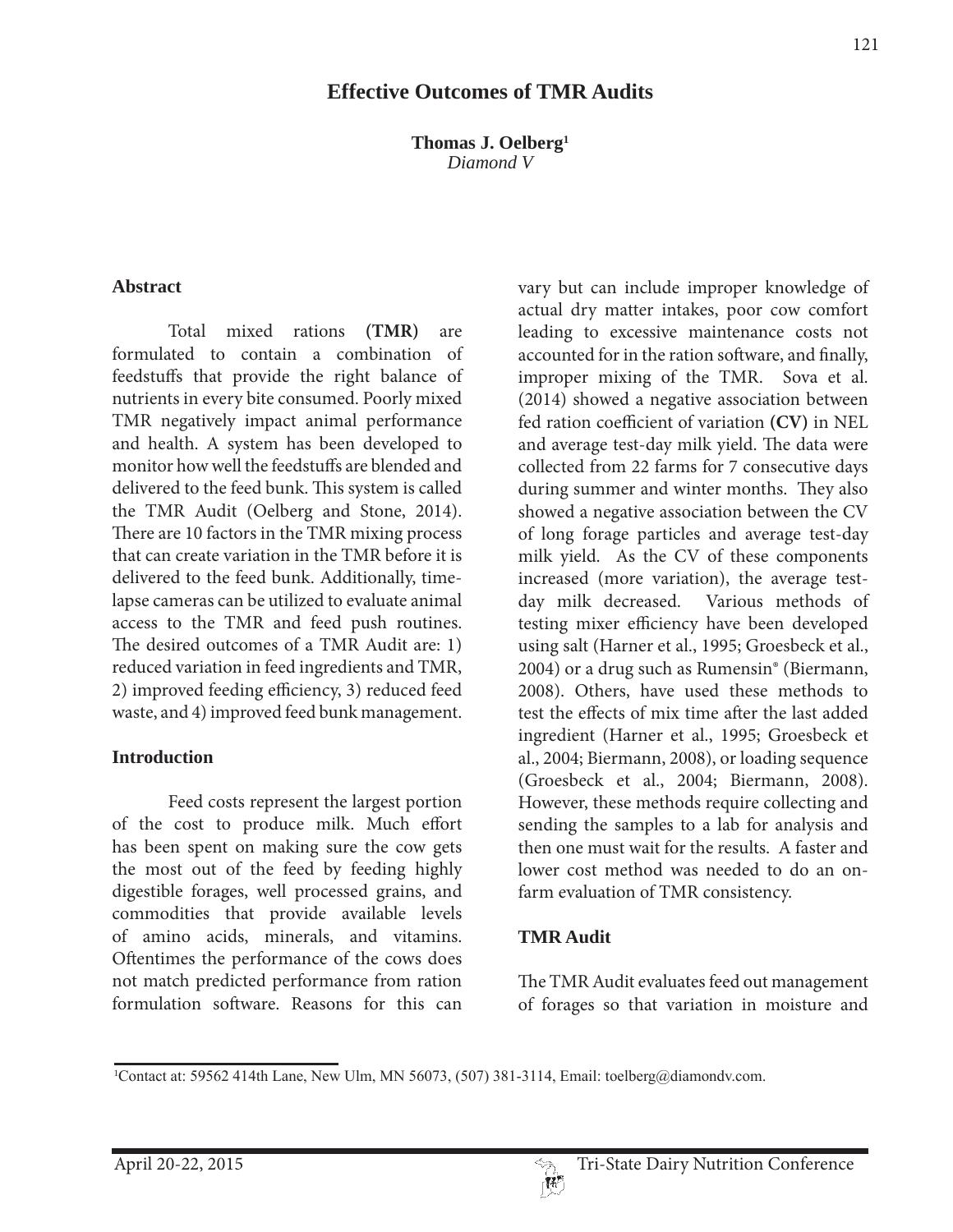nutrients are reduced prior to loading into the TMR (Oelberg and Stone, 2014). The audit also evaluates feed center organization, use of onfarm premixesn and TMR loading sequences and timing. Making slight changes in the TMR loading and mixing routine can lead to significant improvements in fuel and labor efficiency, mixer performance, and reduced feed waste. Much attention is paid to how and when feed is delivered to the pens. Finally, the TMR Audit also uses time-lapse cameras positioned over the feed bunks to evaluate cows' access to feed and feed push up schedules. This manuscript will focus on the 10 mixing factors that cause variation in TMR particle size.

### **The Ten Factors Causing TMR Variation**

 A key goal of the TMR Audit is to help reduce variation of the major ingredients. The next part of the audit is to evaluate the TMR mixing process. There are 10 factors in the TMR loading and mixing process that can contribute to TMR variation, individually or in combination. Each of these will be discussed in detail. They are:

- 1. Worn mixer augers, kicker plates, and knives,
- 2. Mix time after the last added ingredient,
- 3. Unlevel mixers,
- 4. Loading position on the mixer box,
- 5. Load size,
- 6. Hay quality and processing,
- 7. Loading sequence,
- 8. Liquid distribution,
- 9. Vertical mixer auger speed, and
- 10. Forage restrictor settings on vertical mixers.

# **Worn Mixer Augers, Kicker (deflector) Plates, and Knives**

 TMR particle size consistency, as well as moisture and nutrient consistencies along the feed bunk (TMR mix quality) can decrease significantly with worn blades, kicker plates, and augers (Oelberg and Stone, 2014). Mixers are factory set with specific agitator clearances of 0.3 to 0.9 cm (Zinn, 2004). As these clearances increase due to wear, mixer efficiency is impaired (Zinn, 2004). The easiest way to evaluate wear on augers is to look for feed under horizontal augers or reels and to look for the feed ring inside vertical mixers. Often, mixing problems become obvious if one simply looks at a full load of feed being mixed. The mixing efficiency on vertical auger mixers depends on the condition of the edge on the auger flighting and on the condition of the kicker plate, shoe, or deflector. The edge of the flighting should not have rounded corners. The degree and speed of wear on the augers, kicker plates, and knives depends on the size of the herd and the amounts of hay, baleage, or straw fed. Routine replacement of blades, kicker plates, and augers are required to keep TMR consistent.

### **Mix Time After the Last Added Ingredient**

 Several authors have cited mixing time as a critical element to get consistent mixes (Harner et al., 1995; Groesbeck et al., 2004; Behnke, 2005; Biermann, 2008). Groesbeck et al. (2004) showed that the amount of mix time after the last ingredient was added to a swine diet in a horizontal ribbon mixer was important in reducing the variation in the concentration of salt. One of the most common mistakes in TMR mixing is the lack of mix time after the last added ingredient (usually corn silage or liquid supplement) (Oelberg and Stone, 2014). Oftentimes, the corn silage at the top of the load does not get mixed and is delivered towards the end of the load as pure corn silage. This is even more prevalent as mixer boxes are over-filled. Suggested mix times after the last ingredient with tractors/trucks at nearly full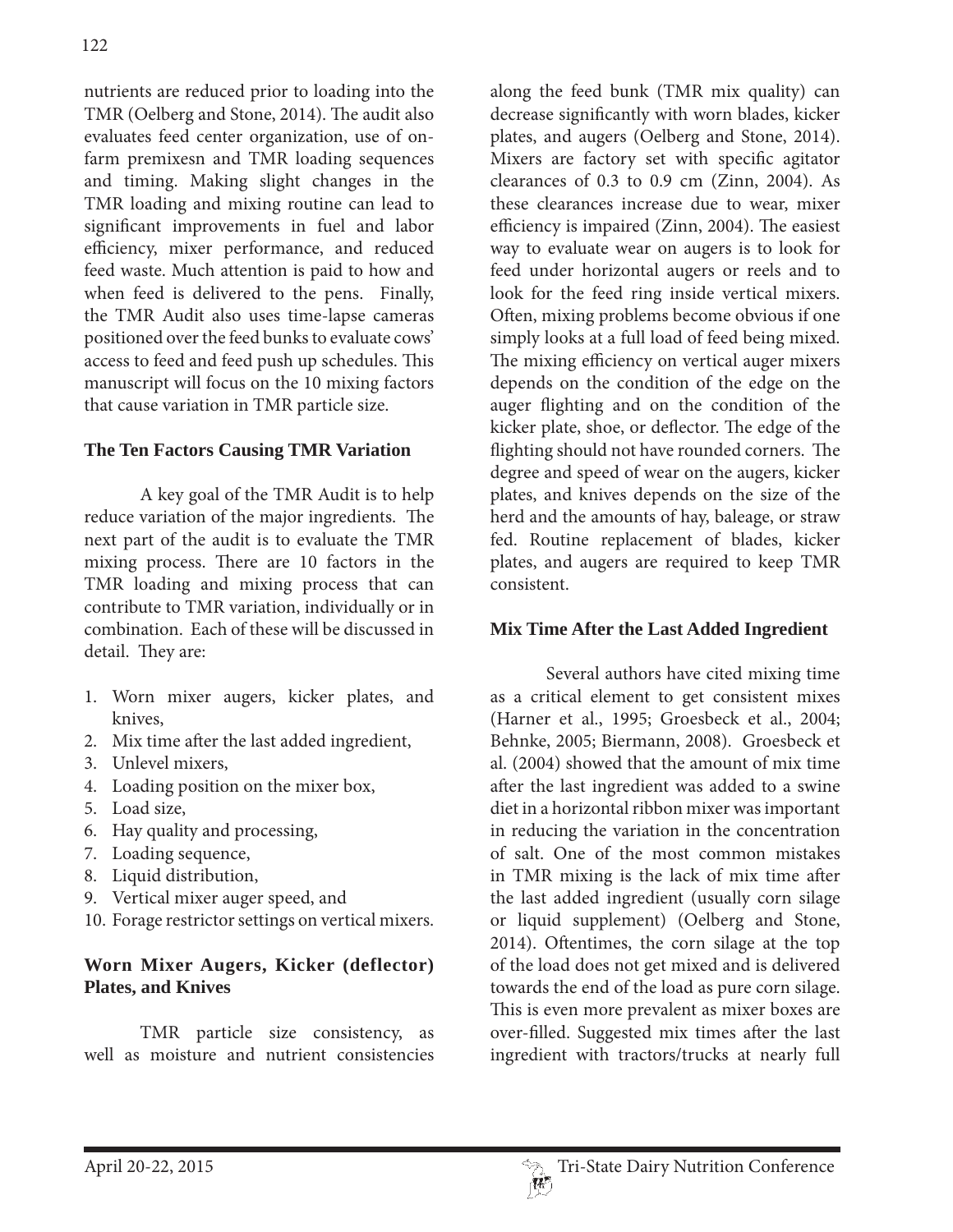power (1700 to 2000 rpm engine speed) are 3 to 5 minutes. Inadequate mix times resulted in an inconsistent TMR (Table 1). Increasing mix time from 3.5 to 5 minutes in a 4-auger horizontal mixer reduced the CV for particles retained on each screen and the pan of the Penn State Particle Separator **(PSPS)**.

#### **Unlevel Mixers**

 Unlevel mixers cause migration of the heaviest and most dense materials in the TMR to the lowest section of the mixer wagon. Figure 1 shows a PSPS analysis of 10 samples taken from a triple–auger vertical mixer that was parked on a ramp that was too short causing the grainconcentrate portion of the TMR to migrate to the back of the mixer box. Notice how the amount in the bottom screen increased from sample 1 (front) to sample 10 (back) and the opposite trend can be observed for the middle screen which would have less dense feedstuffs, such as haylage and corn silage and small particles of hay. This is a very typical pattern in the PSPS analysis for both unlevel mixer boxes and for improper loading position on vertical wagons. A discussion on loading position on mixer boxes will occur in the next section.

#### **Loading Position on the Mixer Box**

 Loading position on the mixer box refers to the location on the mixer box where the feeder is dumping ingredients. Improper loading position on the mixer box will create a poorly mixed TMR (Oelberg and Stone, 2014). Figure 2 shows the influence of loading liquid in the front versus the middle of a dual-auger vertical mixer on the levels of TMR in the middle and bottom screens of the PSPS. The liquid was a whey product that bound the small feed particles in the pan to the larger particles in the middle screen at the front of the wagon. Then, there was a continued increase in the

amount of material in the pan as you progress to the back of the wagon. The opposite trend was seen for the middle screen. The mixer was moved ahead 4 feet so that the liquid whey could be loaded between both augers or in the center of the mixer box. This resulted in a very consistent TMR shown by the dotted lines. Figure 3 shows the influence of loading a liquid protein supplement in the back of a dual-auger vertical wagon on moisture and protein levels in the TMR. Both moisture and protein increase linearly as you move from front to back of the wagon. This resulted in a very inconsistent TMR along the feed bunk. Because cows are quite territorial within the pen, neither will cows will get the same nutrition nor will they get the same effective particle size. This leads to differences in rumen health and digestion, rumination patterns, and manure consistency among cows within the pen fed this ration. Most dual-auger and triple-auger vertical wagons move feed back and forth in the wagon, but it takes time. These results show that feed dumped in either end of these wagons does not get completely mixed, during routine mixing. If mixing time is increased so that the TMR is completely mixed then there is increased risk of decreasing effective particle size in the TMR. The increased mixing time would also increase fuel and labor cost. It's best to load the mixers at the proper position.

### **Load Size**

# *<u><i>Over-filling</u>*</u>

 Over-filling the load capacity can occur on all types of mixer wagons, resulting in poor mix quality of the TMR (Oelberg and Stone, 2014). This is a very common mistake in TMR mixing on many dairy farms and feedlots. Overfilling occurs for several reasons:

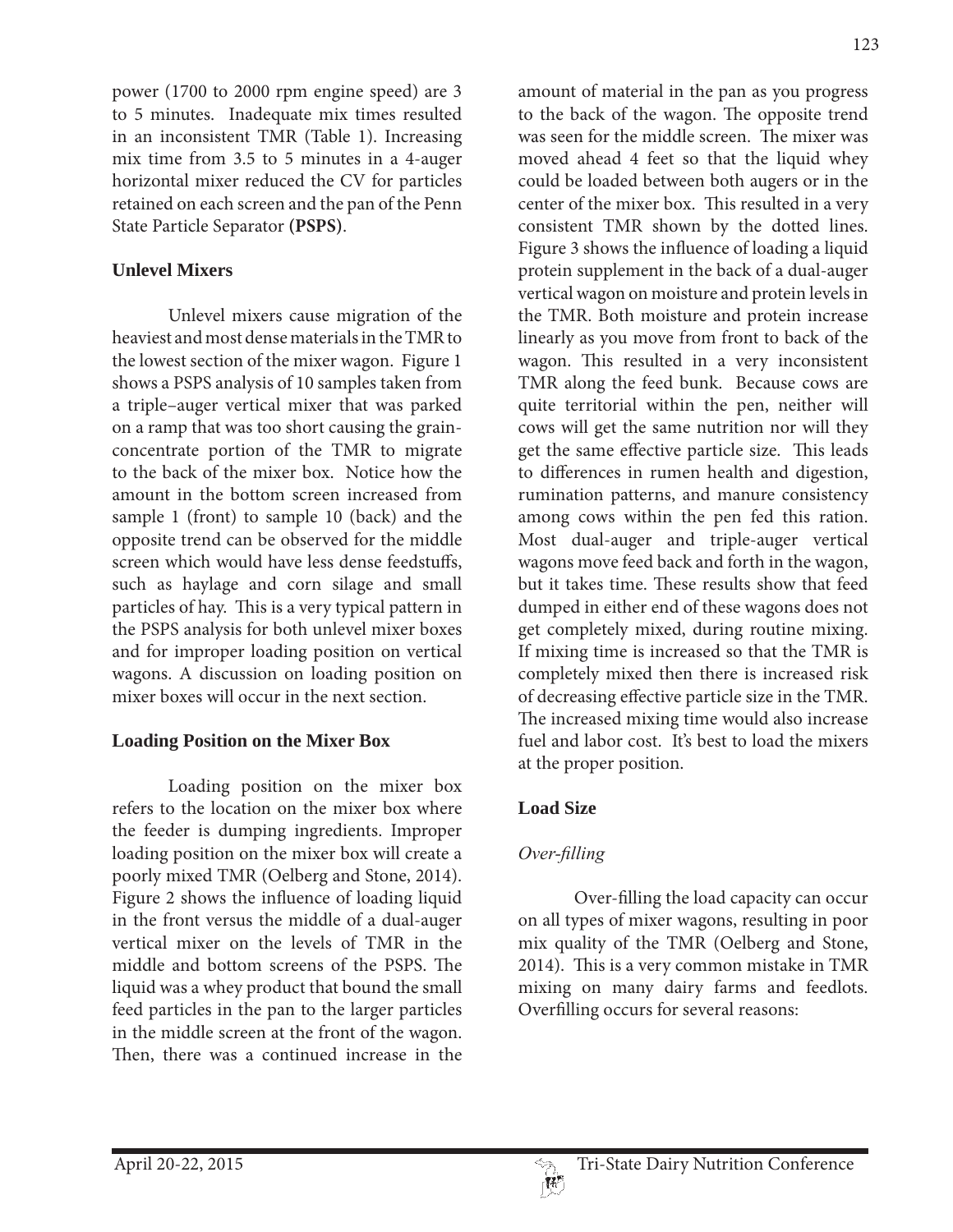- Under sizing the mixer box for the dairy farm,
- Inaccurate pen counts,
- Changes in forage moisture levels or types, i.e. drier silages take up more space, and haylage is bulkier than corn silage, and
- Too large of an increase in bunk calls where the mixer box is already at full capacity.

Reducing the load size in a 4-auger mixer by 5000 lb decreased the CV (Table 2) of the average levels of TMR in all 3 trays of the PSPS and improved TMR mix quality.

# *<i>Under filling vertical mixers*

 Under filling of vertical mixers occurs when the TMR does not reach the top of the augers so that all of the ingredients are pushed off the augers and mixed. This happens often on many dairy farms that are mixing for small pens, such as close-up dry and fresh pens (Oelberg and Stone, 2014). Running the vertical augers at a higher RPM can help small loads to mix.

# **Hay Quality and Processing**

 Poor hay quality and inadequate processing make TMR very inconsistent and can affect both variation and concentration of milk components in a herd (Figure 4).

# **Loading Sequence**

 Several authors have addressed loading sequence as a factor contributing to TMR mix quality (Barmore, 2002; Behnke, 2005; Biermann, 2008; Oelberg and Stone, 2014; Zinn, 2004). The loading sequence will depend on:

- Mixer wagon type (auger-reel versus 4-auger or vertical),
- Ingredient type (density, particle size and

shape, moisture level, and flowability) (Behnke, 2005),

- Inclusion level (Zinn, 2004), and
- Convenience of loading based on where ingredients are stored at the feed center and time available to the feeder (not the most ideal situation on many dairy farms).

 Generally, lower density and large particle feeds are loaded first, followed by dry more dense feeds followed by wet feeds, and last with liquid. Of the dry more dense feeds, the lower-inclusion level feeds are added first so that they can be blended properly (Zinn, 2004). Use the ratio of 50:1 to blend lower inclusion dry feeds, such as rumen by-pass fats and vitamin/mineral premixes. Example, if 50 lb of rumen by-pass fat is being added, then the load size should be no more than 2500 lb. The mixer should be running to allow the lower inclusion feed to mix.

 TMR mix quality was improved dramatically by increasing mix time after the last added ingredient from 2 to 4 minutes and then changing mix order to further improve the mix quality (Figure 5).

# **Liquid Distribution**

 Liquids, such as water, whey, and cane molasses, are routinely added to the TMR to add moisture, sugar, or are used as a carrier for micro-ingredients. Another important reason liquids are added to the TMR is to help reduce sorting by cattle. The liquids, especially cane molasses and liquid whey, are sticky and they help bind the smaller particles to the larger forage particles. As a result, the amount on the pan of the PSPS can shift to the middle and top screens by as much 5 to 7 percentage units depending on type and level of liquid added directly to the TMR.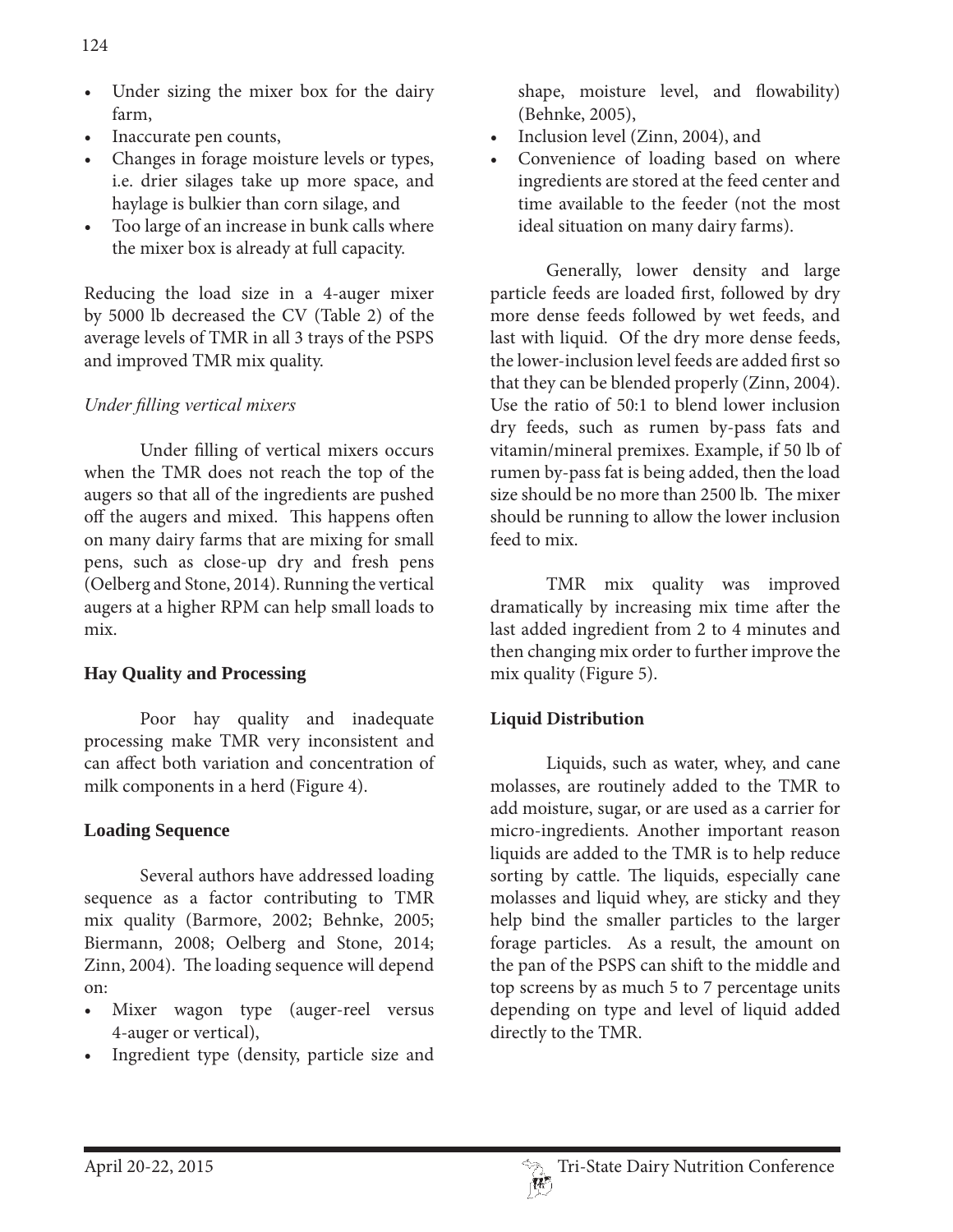It is best to add the liquid last to the TMR to prevent any balling or clumping of the drier ingredients (Zinn, 2004; Behnke, 2005; Biermann, 2008). There are 2 challenges of adding liquid directly to the TMR, time and distribution. Depending on the amount of liquid added to the TMR and the sizes of the pumps and pipes to load the liquid, the amount of time it takes to add liquid can range from 2 to 10 minutes per load and sometimes even longer. This can create a bottleneck in getting cattle fed on time for larger operations. Many dairy operations are adding the liquid to the on-farm commodity blend (Oelberg and Stone, 2014). Improper distribution of the liquid can make the TMR very inconsistent along the feed bunk (Oelberg and Stone, 2014). Figure 6 is an example of how liquid should be added to a TMR or to an on-farm commodity blend.

## **Vertical Mixer Auger Speed**

 The influence vertical auger speed on TMR mix quality and apparent improvement in dairy cattle performance has been documented in a case study (Oelberg and Stone, 2014). Improved milk and energy-corrected milk (Figure 7) along with improved MUN levels (Figure 8) were associated with improved TMR mix quality after vertical auger speed was increased with proper engine speed and mixer gear box setting.

### **Forage Restrictor Settings**

 Most brands of vertical mixers have forage restrictors mounted on the side of the mixer box. The forage restrictors, when properly set, improve hay processing without impeding TMR mix quality. If the forage restrictors are moved too far into the mixer box, mixing can be impeded, resulting in a poorly mixed TMR (Table 3).

 An on-farm system to test TMR consistency along the feed bunk and to evaluate mixer performance has been developed. Implementation of this system has improved TMR consistency on many dairy farms across the U.S. The standard for TMR particle size consistency determined on 10 samples is to have a CV of 2.5% or less for particles retained on the middle screen and pan of the PSPS.

## **References**

**Conclusions**

Barmore, J. 2002. Fine-tuning the ration mixing and feeding of high producing herds. Tri-State Dairy Nutrition Conf., The Ohio State University, Columbus; pgs 103-126.

Behnke, K.C. 2005. Mixing and uniformity issues in ruminant diets. Penn State Dairy Cattle Workshop, University Park, PA; pgs 39- 45.

Biermann, S. 2008. Mixing integrity for ruminant diets containing by-products. Minnesota Nutrition Conf., University of Minnesota, St. Paul. 2008; pgs 145-159.

Groesbeck, C.N., R.D. Goodband, M.D. Tokach, S.S. Dritz, J.L. Nelssen, and J.M. DeRouchey. 2004. Effects of salt particle and sample preparation on results of mixerefficiency testing. Swine Day; pgs:177-181. Accessed February 23, 2015: http://krex.k-state. edu/dspace/handle/2097/1909

Harner, J.P., K. Behnke, and T. Herrman. 1995. Rotating drum mixers. MF-2053. Kansas State University Cooperative Extension Service. Manhattan, KS.

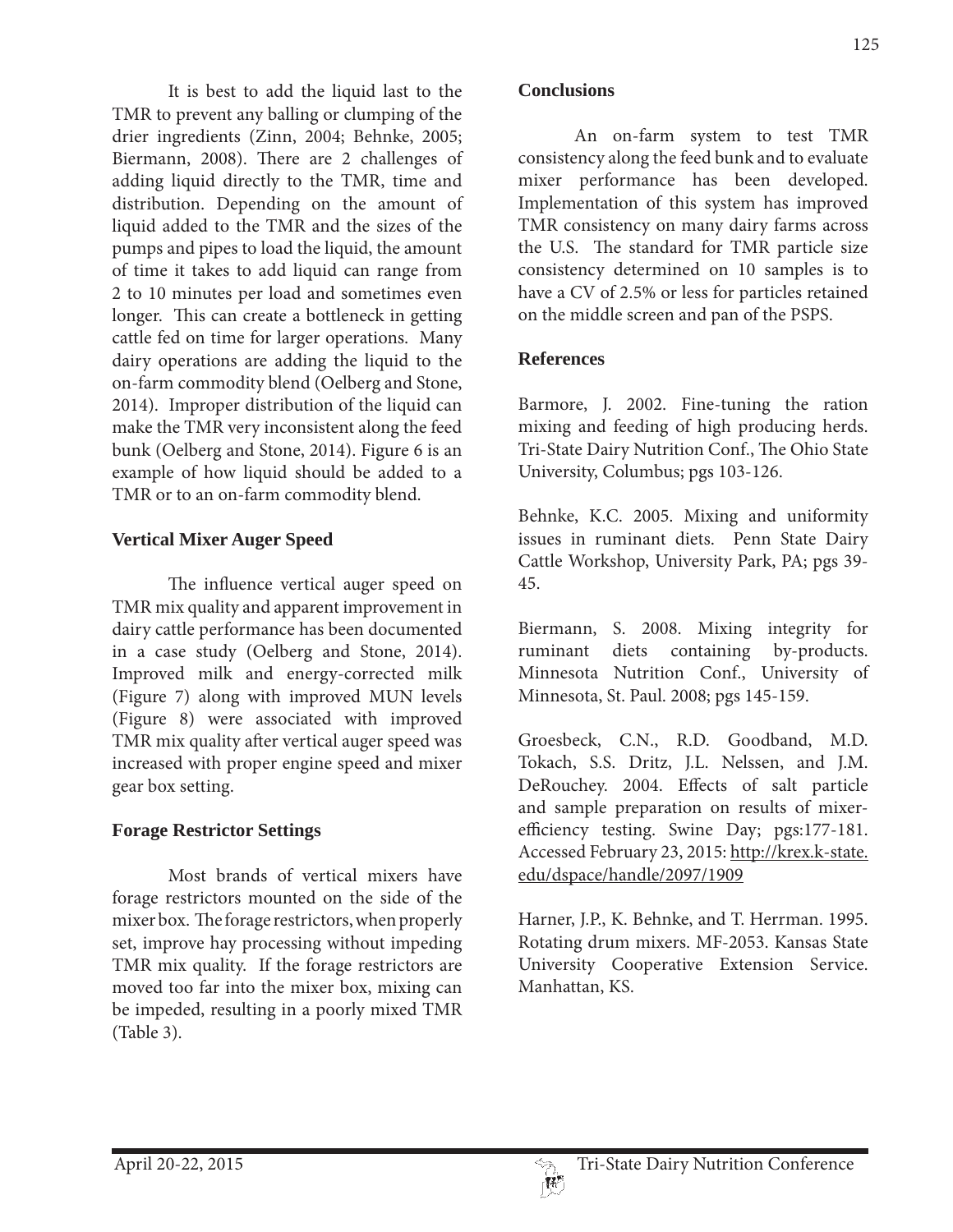Oelberg, T.J., and W.C. Stone. 2014. Monitoring total mixed rations and feed delivery systems. Vet. Clin. Food Animal 30:721-744.

Sova, A.D., S.J. LeBlanc, B.W. McBride, and T.J. DeVries. 2014. Accuracy and precision of total mixed rations fed on commercial dairy farms. J. Dairy Sci. 97:562-571.

Zinn, R.A. 2004. A guide to feed mixing. University of California, Davis. Accessed February 23, 2015: http://animalscience. ucdavis.edu/faculty/zinn/pdf/04.pdf.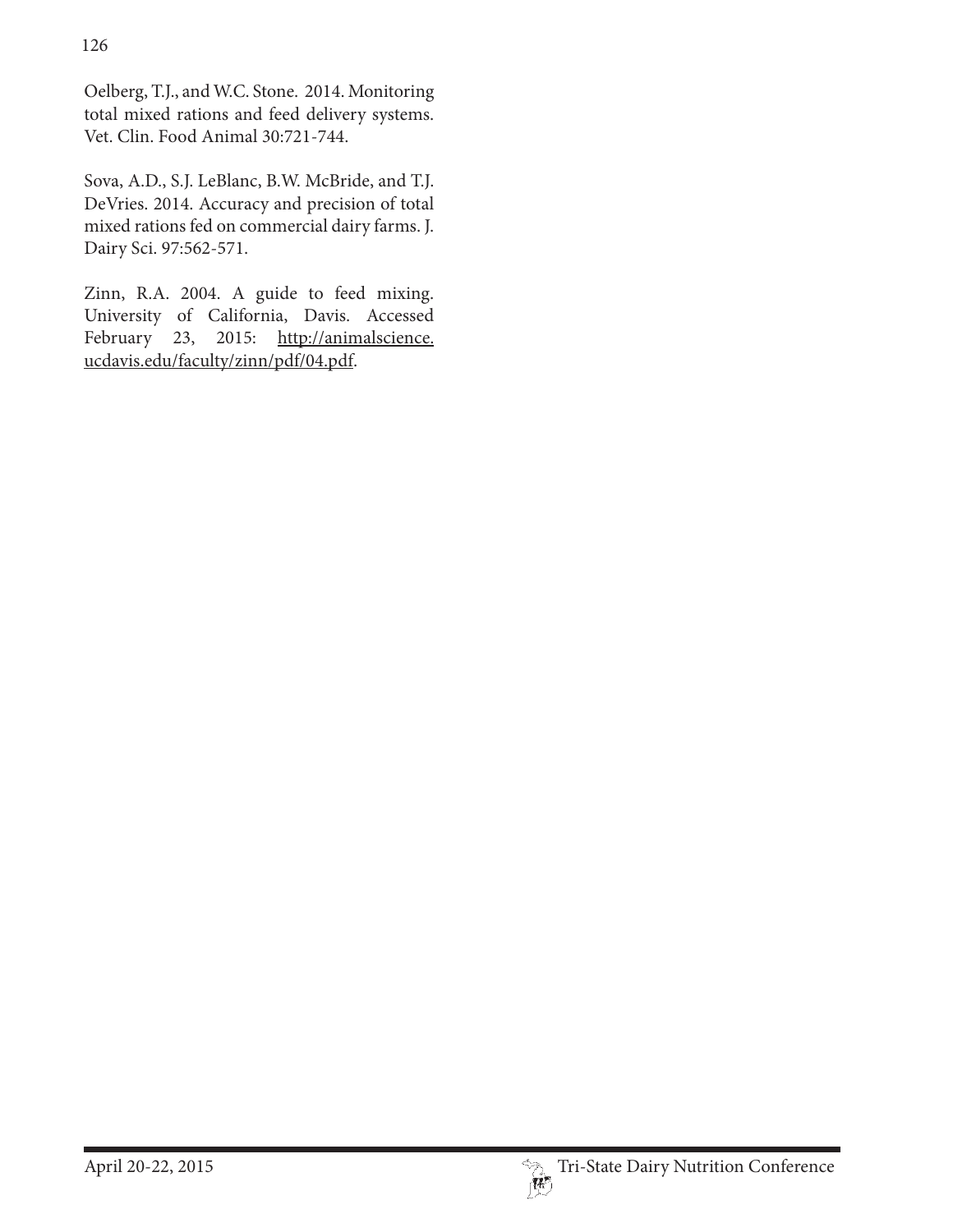|               |             | Penn State Shaker Box Results (% of sample) |               |           |        |               |  |  |
|---------------|-------------|---------------------------------------------|---------------|-----------|--------|---------------|--|--|
|               | 3.5 Minutes |                                             |               | 5 Minutes |        |               |  |  |
| Bunk Sample # | Top         | Middle                                      | <b>Bottom</b> | Top       | Middle | <b>Bottom</b> |  |  |
| 1 Front       | 10.9        | 38.2                                        | 50.8          | 14.9      | 38.8   | 46.3          |  |  |
| 2             | 8.6         | 38.8                                        | 52.6          | 12.6      | 41.5   | 45.9          |  |  |
| 3             | 11.6        | 38.4                                        | 50.0          | 12.5      | 40.0   | 47.5          |  |  |
| 4             | 15.6        | 37.8                                        | 46.7          | 14.3      | 39.3   | 46.5          |  |  |
| 5             | 13.9        | 39.1                                        | 47.0          | 13.1      | 39.8   | 47.1          |  |  |
| 6             | 10.8        | 38.2                                        | 51.0          | 11.7      | 39.5   | 48.8          |  |  |
| 7             | 9.2         | 39.1                                        | 51.7          | 12.6      | 38.8   | 48.6          |  |  |
| 8             | 12.2        | 41.7                                        | 46.0          | 12.4      | 38.7   | 48.9          |  |  |
| 9             | 14.1        | 38.1                                        | 47.7          | 13.0      | 40.2   | 46.9          |  |  |
| 10 Back       | 11.6        | 37.3                                        | 51.1          | 11.4      | 39.3   | 49.3          |  |  |
| Average, %    | 11.8        | 38.7                                        | 49.5          | 12.8      | 39.6   | 47.6          |  |  |
| CV, %         | 18.52       | 3.11                                        | 4.81          | 8.15      | 2.12   | 2.56          |  |  |

**Table 1.** Influence of mix time after the last added ingredient on TMR mix quality  $(CV = \text{coefficient})$ of variation).

**Table 2.** Influence of load size in a 4-auger horizontal mixer on TMR mix quality (CV = coefficient of variation).

|                | Penn State Shaker Box Results (% of sample) |        |               |               |        |               |  |  |
|----------------|---------------------------------------------|--------|---------------|---------------|--------|---------------|--|--|
|                | Over-filled                                 |        |               | Normal Filled |        |               |  |  |
| Bunk Sample #  | Top                                         | Middle | <b>Bottom</b> | Top           | Middle | <b>Bottom</b> |  |  |
| 1 Front        | 4.9                                         | 45.9   | 49.2          | 5.6           | 44.8   | 49.6          |  |  |
| $\overline{2}$ | 2.9                                         | 46.3   | 50.7          | 6.0           | 46.0   | 48.0          |  |  |
| 3              | 2.3                                         | 44.2   | 53.5          | 4.7           | 46.2   | 49.1          |  |  |
| $\overline{4}$ | 3.8                                         | 44.0   | 52.2          | 7.4           | 45.9   | 46.7          |  |  |
| 5              | 4.8                                         | 43.8   | 51.4          | 5.5           | 44.5   | 50.0          |  |  |
| 6              | 3.4                                         | 47.7   | 48.9          | 8.8           | 42.8   | 48.5          |  |  |
| 7              | 4.3                                         | 44.6   | 51.1          | 7.0           | 46.5   | 46.5          |  |  |
| 8              | 3.8                                         | 44.2   | 51.9          | 8.1           | 44.1   | 47.8          |  |  |
| 9              | 7.0                                         | 37.3   | 55.7          | 7.2           | 43.9   | 48.9          |  |  |
| 10 Back        | 3.6                                         | 38.8   | 57.6          | 5.9           | 44.1   | 50.0          |  |  |
| Average, %     | 4.1                                         | 43.7   | 52.2          | 6.6           | 44.9   | 48.5          |  |  |
| CV, %          | 31.58                                       | 7.39   | 5.22          | 19.35         | 2.72   | 2.58          |  |  |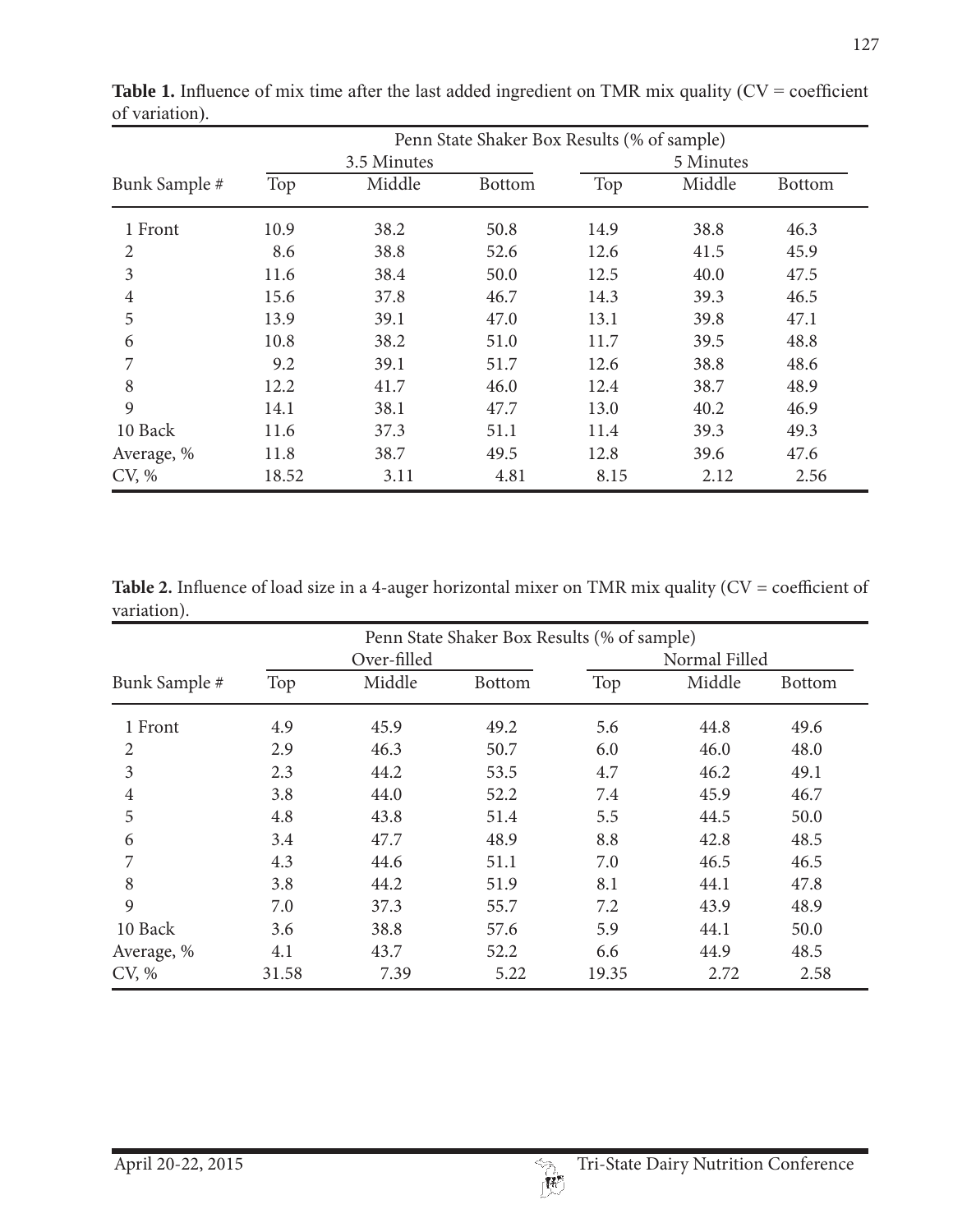| Sample Position | Forage restrictors set all the way in |        |               | Forage restrictors set half way in |        |               |
|-----------------|---------------------------------------|--------|---------------|------------------------------------|--------|---------------|
|                 | Top                                   | Middle | <b>Bottom</b> | Top                                | Middle | <b>Bottom</b> |
| 1 Front         | 4.6                                   | 45.4   | 50.0          | 6.2                                | 41.6   | 52.2          |
| 2               | 3.9                                   | 45.2   | 51.0          | 5.3                                | 41.3   | 53.4          |
| 3               | 6.0                                   | 43.5   | 50.5          | 5.4                                | 40.3   | 54.3          |
| 4               | 4.2                                   | 44.2   | 51.6          | 6.2                                | 40.5   | 53.3          |
| 5               | 3.5                                   | 46.1   | 50.3          | 4.8                                | 41.8   | 53.4          |
| 6               | 4.8                                   | 42.0   | 53.2          | 5.1                                | 39.8   | 55.2          |
| 7               | 2.9                                   | 40.0   | 57.1          | 5.4                                | 40.1   | 54.5          |
| 8               | 3.8                                   | 41.7   | 54.5          | 5.2                                | 41.6   | 53.2          |
| 9               | 3.8                                   | 38.3   | 57.9          | 5.1                                | 40.2   | 54.8          |
| 10 Back         | 1.8                                   | 38.3   | 59.9          | 5.0                                | 40.4   | 54.6          |
| Average, %      | 3.9                                   | 42.5   | 53.6          | 5.4                                | 40.8   | 53.9          |
| CV, %           | 28.12                                 | 6.78   | 6.66          | 8.86                               | 1.82   | 1.72          |

**Table 3.** Influence of forage restrictor setting on TMR mix quality (CV = coefficient of variation).



**Figure 1.** Influence of un-level mixer box on TMR particle size distribution on the Penn State Shaker box screens.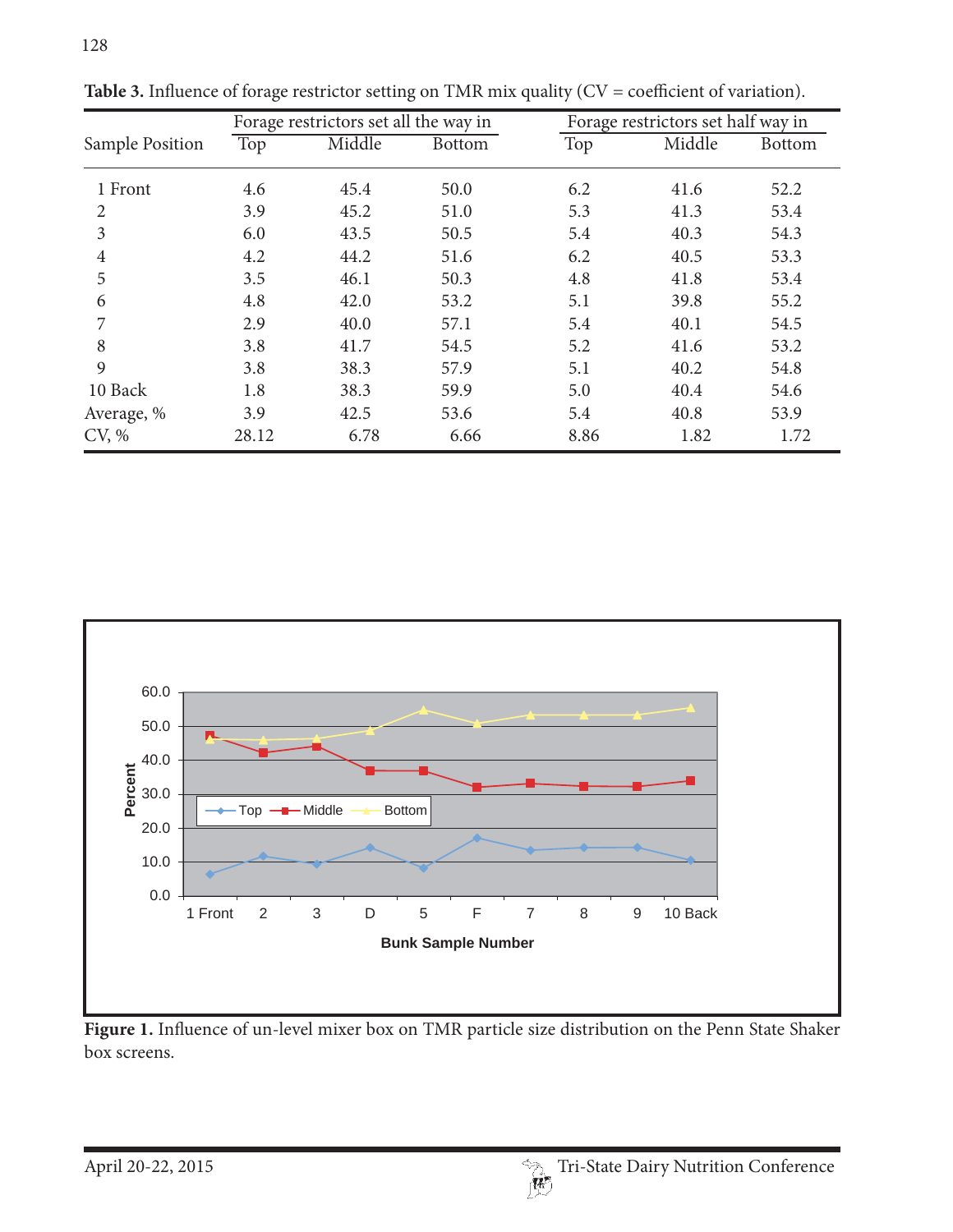

Figure 2. The influence of loading liquid whey in the front vs. center of a dual-auger vertical mixer on levels of TMR in the middle and bottom screens of the Penn State shaker box.



**Figure 3.** The influence of loading a liquid protein supplement in the back of a dual-auger wagon on moisture and crude protein levels in the TMR.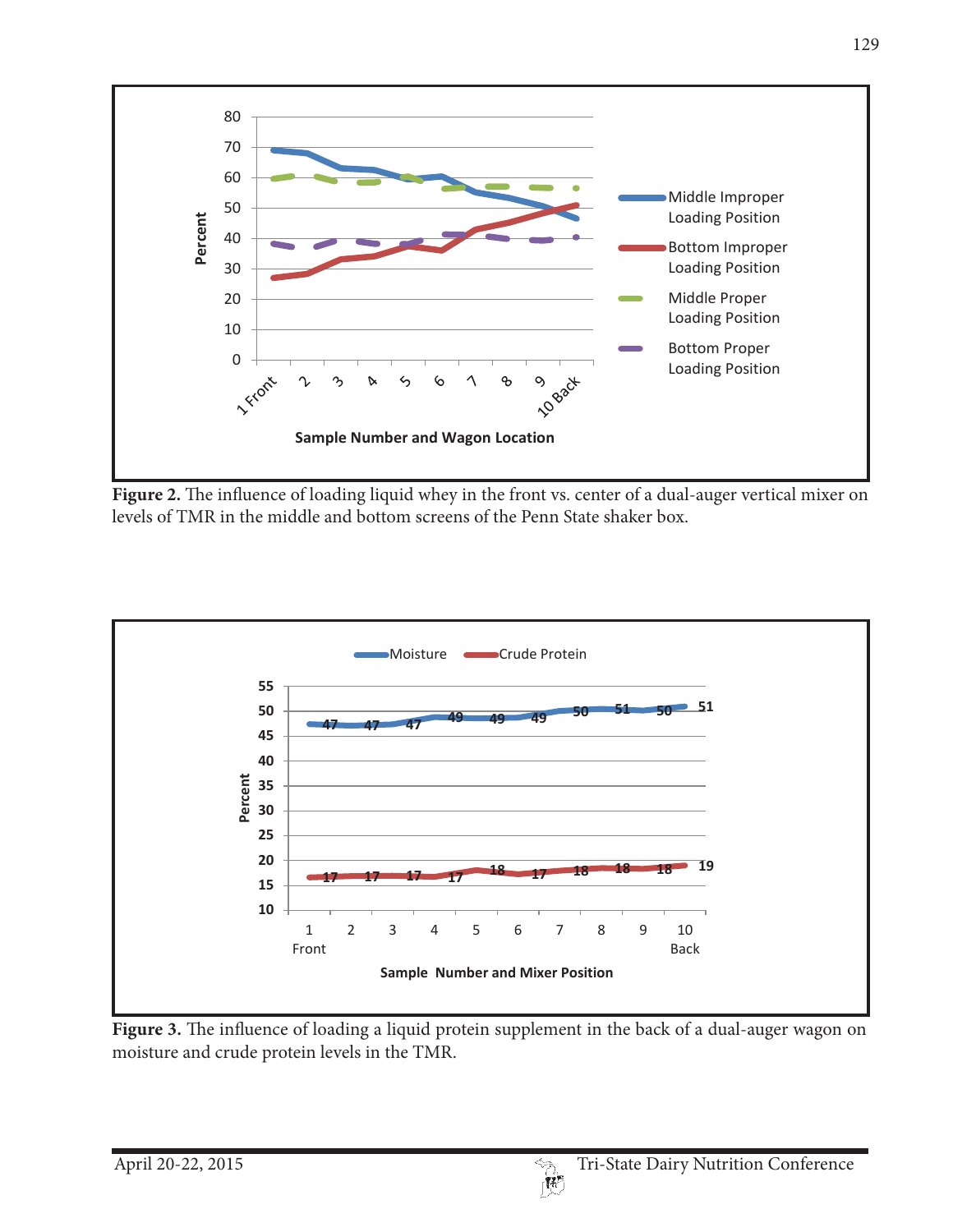

**Figure 4.** Milk fat and protein concentrations in the bulk tank before and after hay was better processed.



Figure 5. Influencing of mixing time after the last added ingredient and loading sequence on TMR variation ( $CV = coefficient of variation$ ).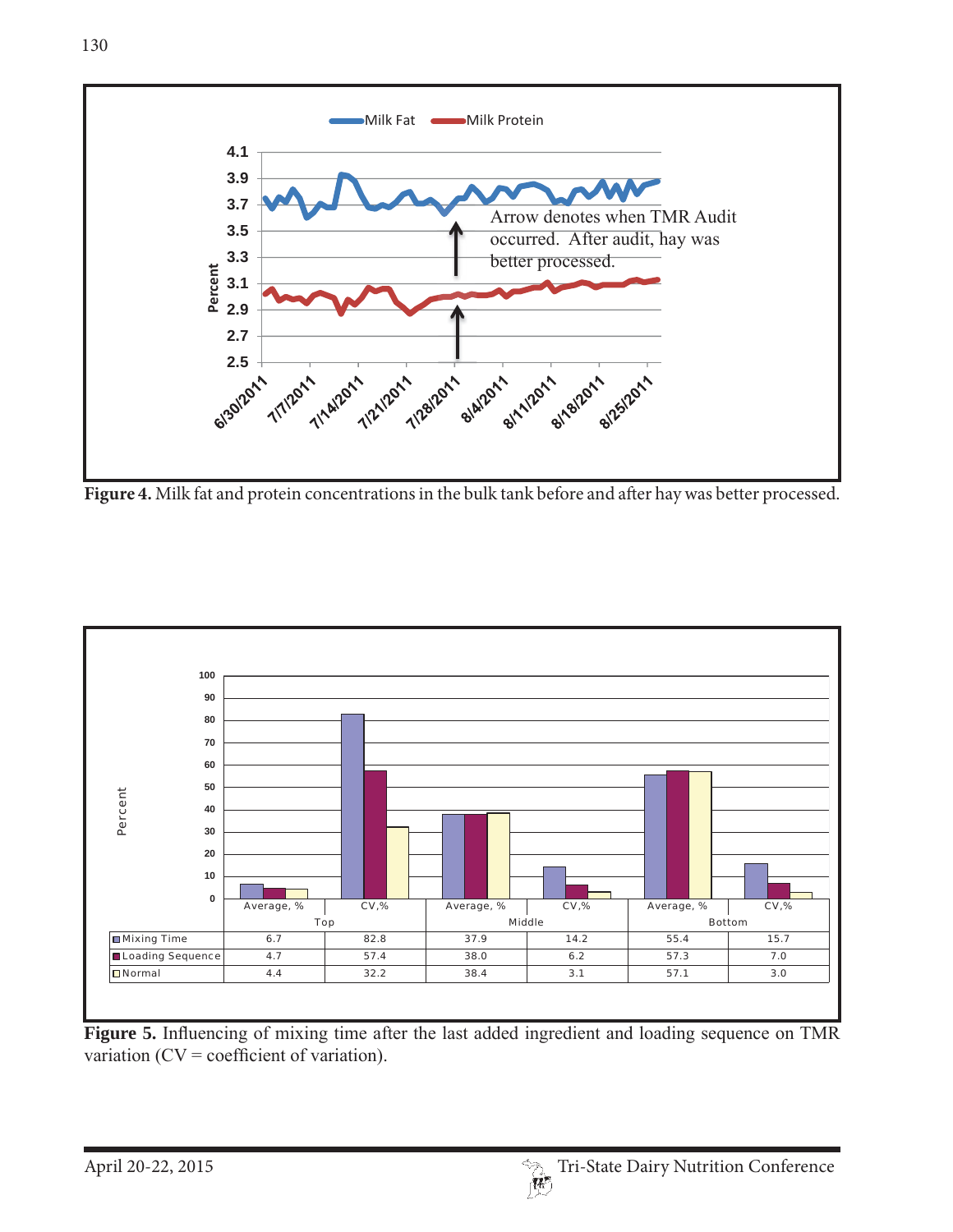

**Figure 6.** Example of how liquid is added to a TMR.



Figure 7. Influence of vertical mixer auger speed on TMR mix quality and milk production.